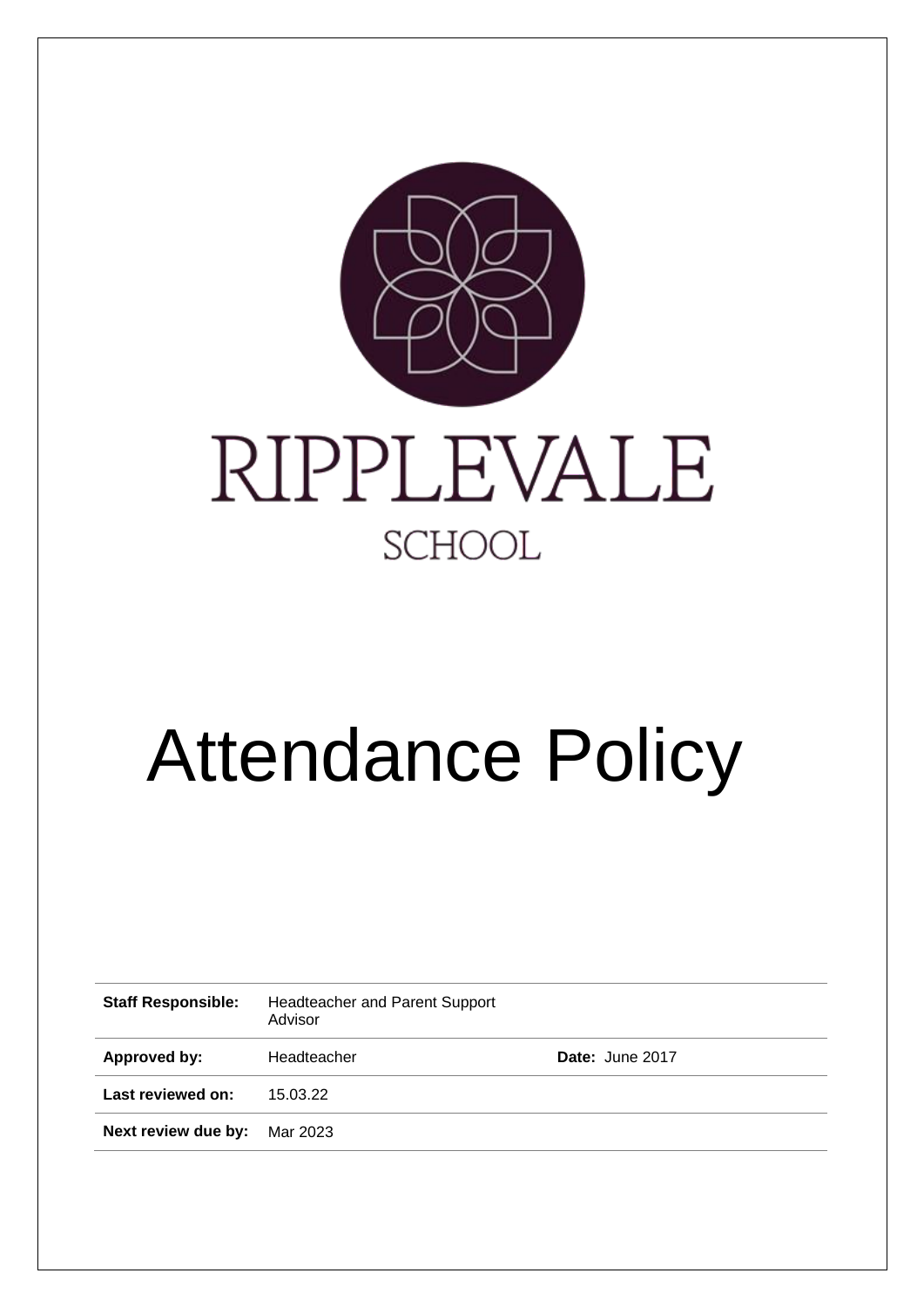## **Ripplevale School Policy on attendance.**

## *'Ripplevale School provides a caring, learning environment where our students make meaningful progress, relative to their individual starting points. Our aim is to encourage them to develop appropriate personal, social and employable skills enabling them to become confident, independent and aspiring young people.'*

Central to raising standards in education and ensuring all students can fulfill their potential is an assumption so widely understood that it is insufficiently stated – students need to attend school regularly to benefit from their education. Missing out on lessons leaves children vulnerable to falling behind. Children and young peoples with poor attendance tend to achieve less in both primary and secondary school.

The government expects Ripplevale School to:

- Promote good attendance and reduce absence, including persistent absence;
- Ensure every student has access to full-time education to which they are entitled and act early to address patterns of absence.
- Liaise with parents to perform their legal duty by ensuring their children of compulsory school age who are registered at school attend regularly.
- All students to be punctual to their lessons.

## **The Admission and Attendance Registers**

Ripplevale School maintains an admissions and attendance register and all students are placed on both registers

## **Contents of Admission Register**

The admission register contains the personal details of every student in the school, along with the date of admission or re-admission to the school, information regarding parents and carers and details of the school last attended. Students are entered from the beginning of the first day on which Ripplevale School has agreed, or been notified, that the student will attend.

For many of our students these admission dates may fall throughout the academic year and do not necessarily coincide with term dates. This is because of the nature of the fractured education which they may have experienced and the subsequent need to adjust our admissions times to alleviate difficulties of anxiety, school phobia and parental concerns about prolonged absence.

If a student fails to attend on the agreed or notified date, the school will establish the reason for the absence and mark the attendance register accordingly.

## **Deletions from the Admission Register**

A student may be deleted from the admission register on the grounds prescribed in regulation 8 of the Education (Student Registration) (England) Regulations 2006, the key points of which are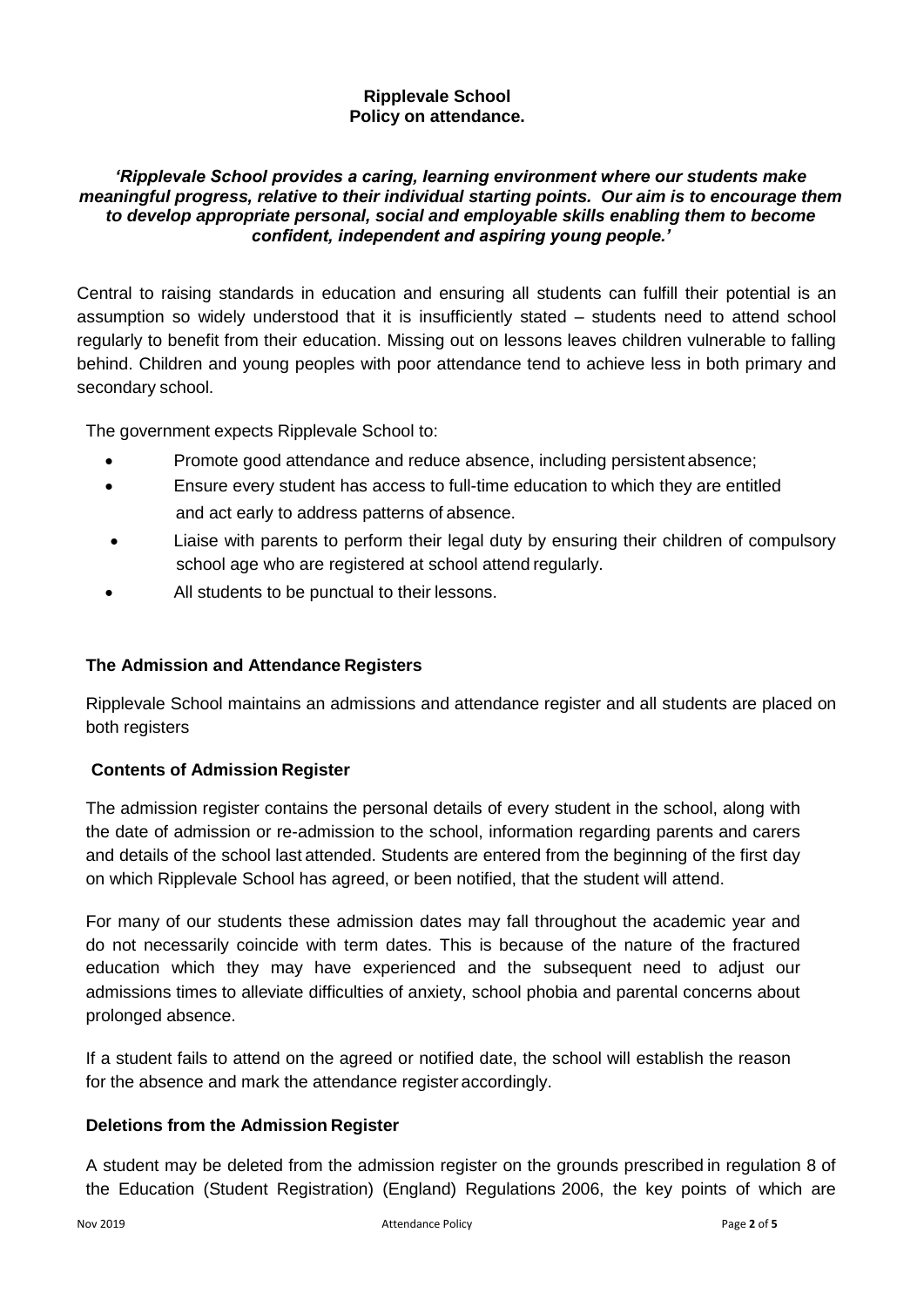summarised below:

- Where another school is substituted by the local education authority on the ground that *arrangements have been made for the child to receive efficient full-time education suitable to his age, ability and aptitude otherwise than at school.*
- *When the child no longer ordinarily resides at a place which is a reasonable distance from the school at which he is registered*
- *Both school and the local education authority have failed, after reasonable enquiry, to ascertain where the student is and the school does not have reasonable grounds to believe that the student is unable to attend the school by reason of sickness or any unavoidable cause.*
- *If he is certified as unlikely to be in a fit state of health to attend school*

# **Amendments to the Admission Register and AttendanceRegister**

The attendance and admissions registers are completed electronically and every amendment is made to electronic system.

## **Preservation of the Admission Register and Attendance Register**

Every entry in the admission register and attendance register are preserved for a period of three years after the date on which the entry was made.

## **Children at Risk of Missing Education**

Ripplevale School informs their local authority of any student who is going to be deleted from the admission register where they:

- Have been taken out of school by their parents and are being educated outside the school system e.g. home education (see below on home educated children);
- Have ceased to attend school and no longer live within reasonable distance of the school at which they are registered;
- Have a medical condition certified by the school medical officer that the student is unlikely to be in a fit state of health to attend school;
- Are in custody for a period of more than four months due to a final court order and the proprietor does not reasonably believe they will be returning to the school at the end of that period; or,
- Have been permanently excluded.

The local authority should be notified in advance of the deletion, when the school becomes aware that the deletion will be made.

Ripplevale School agrees with the relevant local authority, the regular interval that the school will inform the local authority of any student who fails to attend school regularly, or has been absent without the school's permission for a continuous period of 10 days or more.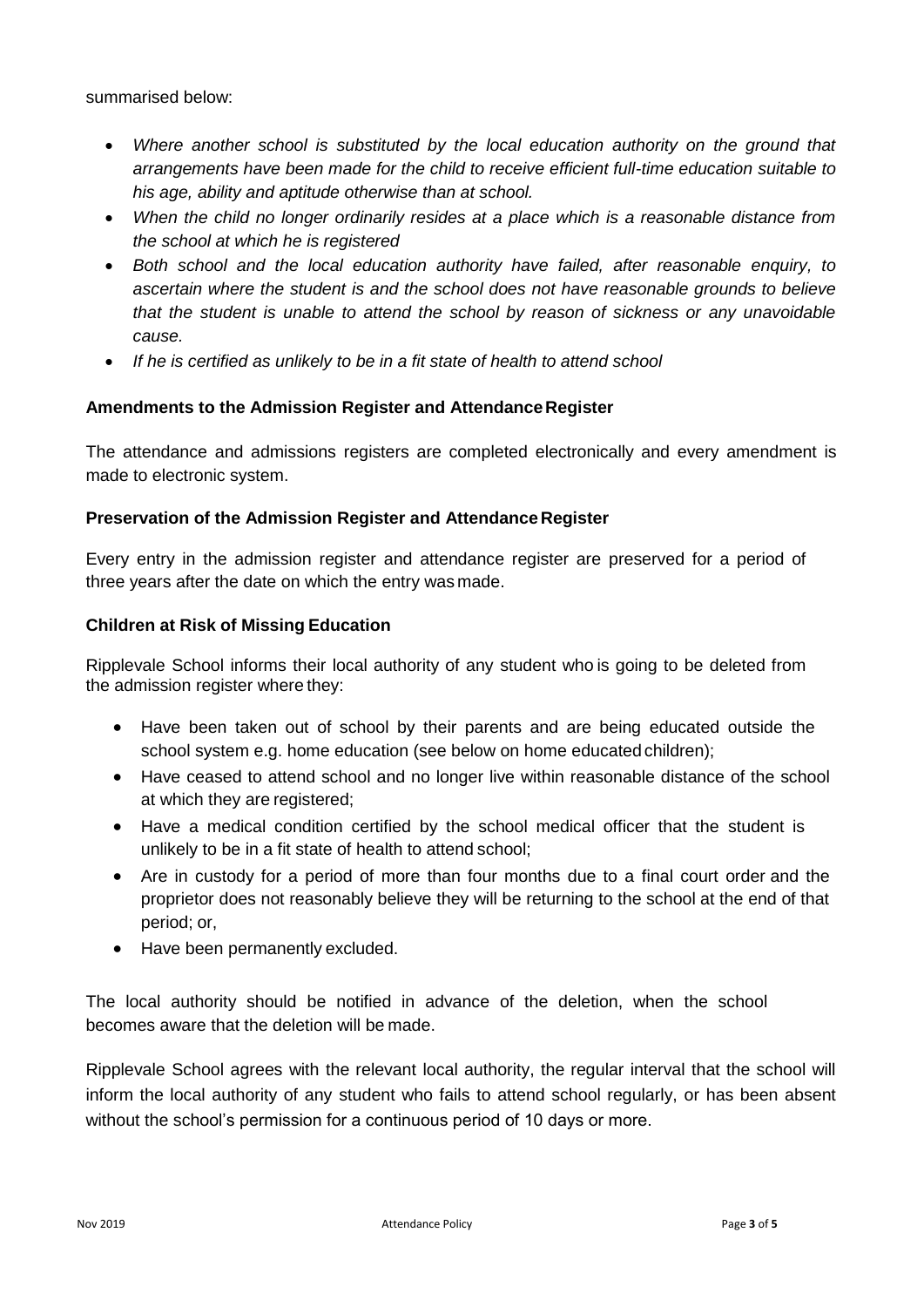# **Strategies and actions**

The schools ethos is to work with students and the families to enable full access to education and the curriculum on offer. In instances where attendance levels are low or fall, without explicable reason the school will employ strategies to support the student and parent/carer accessing education and raising attendance levels. Strategies may include;

- Telephone calls to parents/carerer
- Home visits to parents
- Meetings with parents/other agencies
- Collecting students from home to bring them to school
- Liaising with KCC transport and taxi companies
- Referrals to social services
- Referrals to CAMHS
- Liaising with the school liaison team
- Providing specialised timetables for students
- Giving students designated trusted staff to talk too
- Reduced timetables if needed
- School providing the student access to the school counsellor or Well Being Staff
- Resources list for parents for support groups
- Referrals to other support agencies
- Sending staff to tutor at the students home

## **Contents of Attendance Register**

Ripplevale School takes the attendance register at the start of the first session of each school day and once during the second session. On each occasion we record whether every student is:

- Present
- Attending an approved educational activity
- Absent
- Unable to attend due to exceptional circumstances.

The school will follow up any absences to:

- Ascertain the reason of absence
- Ensure the proper safeguarding action is taken
- Identify whether the absence is approved or not